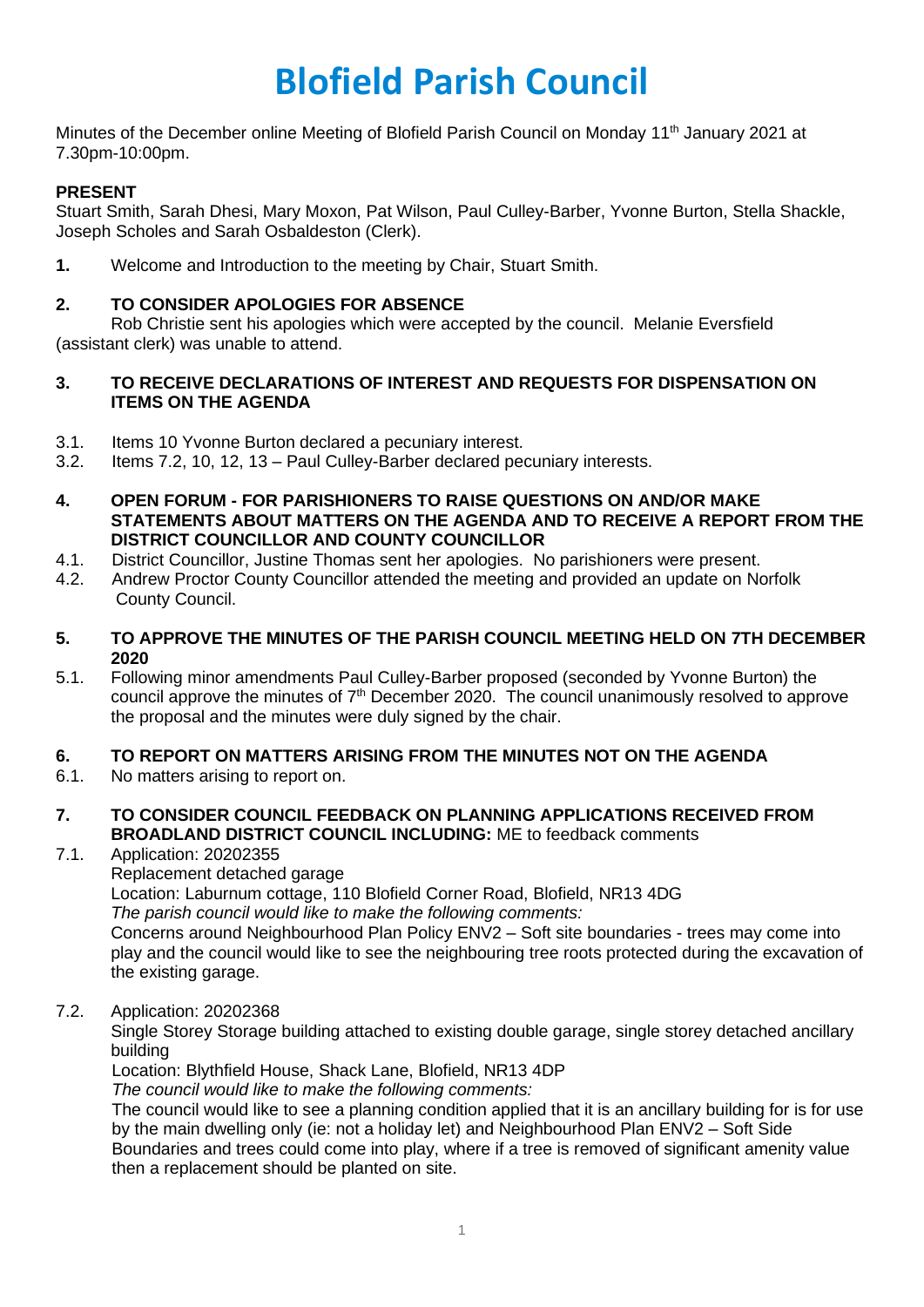# 7.3. Application: 20202392

New residential development for up to 9 houses and associated works (outline) Location: Land North of Yarmouth Road, Blofield

*The parish council unanimously object to this planning application and would like to make the following comments:*

Outline planning only for 6 x 3 bedroom 3x 4+ bedroom development to replace the public house proposal as no need in the short to medium term.

The council has concerns around – housing mix. Blofield already has a sufficient stock of 4+ bed and 3 bed dwellings being built. Is there evidence that there is demand for more housing given the GNLP has yet to be published to agree allocated sites for the next phase of the local plan.

Real concern around the lack of infrastructure being thought about … Cucumber Lane roundabout will be at / exceeding capacity when existing granted permissions are built out – existing Manor Farm site, Broom Boats development and the newly granted on appeal site in Brundall adjacent to

the Memorial Hall. Access to Blofield a real concern along with the lack of other proposed infrastructure, ie two supermarkets in proposals that are not happening (as sites being sold on with OPP – Broom Boats and Manor Farm Phase 1).

Existing site is being used as a storage area for surplus cars from Blofield Motor Company – what would happen to those vehicles should this proposal be passed.

NP ENV5 Parking Policy would come into play as it appears from the site plan there is insufficient parking space to comply with this policy.

No mention of the type of dwelling but would presume that these would be 2 story dwellings and so NP HOU 4 – Rural Image, Heights and massing may be applicable. The adjacent existing properties are bungalows so if this proposal is passed the new proposals should also be bungalows. There is also no mention of affordable housing as this is a new application?

Not much evidence of NP HOU1 Local Housing Needs mentioned.

#### **8. TO CONSIDER FEEDBACK ON ANY PLANNING APPLICATIONS RECEIVED SUBSEQUENT TO THE PUBLICATION OF THIS AGENDA**

- 8.1. Planning applications for Dawsons Way and Woodbastwick Road (adjacent to Heathlands) are both going to BDC planning committee on the 27<sup>th</sup> January. Stuart Smith agreed to speak at the meeting on behalf of the council.
- 8.2. 20202369 planning application has been received, council to request an extension to discuss this at the next council planning meeting on 25<sup>th</sup> January 2021.

# **9. TO RECEIVE A REPORT ON MARTY'S MARSH AND APPROVE ALL NECESSARY ACTIONS**

- 9.1. The tree survey has been carried out and nothing urgent has been identified. However, works have been identified at the approximate cost of £3,450, to be carried out within 6 months. The council requested that the tree surveyor identifies the specific trees numbered in his report on the council topographical plan. Clerk (ME) to request this. Yvonne Burton proposed (seconded by Sarah Dhesi) a soft opening of the Marsh to the public. The council unanimously resolved to approve this proposal. The council agreed to review wear and tear on the footpath at the February meeting.
- 9.2. Sarah Dhesi proposed (seconded by Yvonne Burton) the council carry out a land registry enquiry to obtain details of landowners surrounding the Marsh site. The council unanimously resolved to approve this proposal. Clerk (ME) to action.
- 9.3. Yvonne Burton agreed to the contact Bure Valley Conservation Group to book in 3 working party days for Martys Marsh for 2021 and schedule the final part of the 2020 work still outstanding.
- 9.4. Sarah Dhesi provided a detailed draft of the of the Marsh Lectern information. Sarah Dhesi had obtained multiple quotations for the lecterns. Stuart Smith proposed (seconded by Stella Shackle) the council proceed with the cheapest quotation for wood effect plastic fixed lecterns, (for low maintenance) up to the value of £2,000 for 2 A1 noticeboards. The council unanimously resolved to approve this proposal. Sarah Dhesi will also obtain quotations for various bench options from the same company for consideration by the council in February.
- 9.5. The council requested the clerk (ME) chase the funding request with Broadland District Council.
- 9.6. Yvonne Burton proposed (seconded by Sarah Dhesi) the council contact Brundall Parish Council to arrange an online meeting to discuss boundaries, tree works and friendship bridge. The council unanimiously resolved to approve this proposal. Clerk (ME) to action.
- 9.7. The council agreed to chase Anglia Water for wayleave payments. Clerk (ME) to action.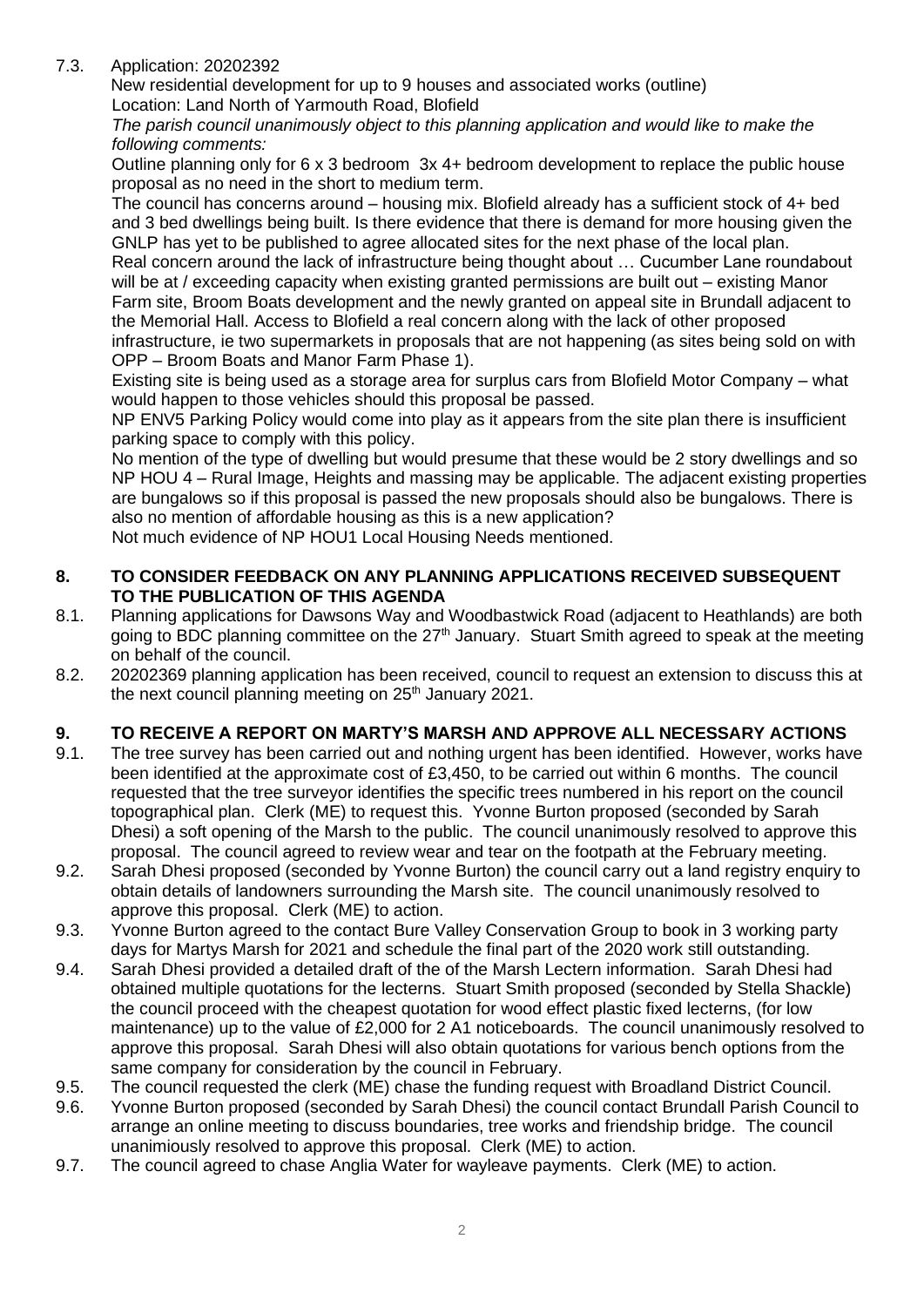## **10. TO RECEIVE A REPORT ON BLOFIELD ALLOTMENTS AND APPROVE ALL NECESSARY ACTIONS**

- 10.1. The allotment site inspection due on the 11<sup>th</sup> January was cancelled due to the national lockdown.
- 10.2. Clerk (ME) to chase the new pest control company to obtain their report.
- 10.3. Clerk (ME) to try and set up online the quarterly allotment management committee / parish council meetings again.
- 10.4. Sarah Dhesi reported that the allotment car park is very muddy. Council to review this in February.

# **11. TO RECEIVE AN UPDATE REPORT ON HIGHWAYS ENGLAND A47 ROAD PLANS**

11.1. Clerk (ME) to chase Highways England regarding the map promised to show the new positioning of the A47.

# **12. TO RECEIVE AN UPDATE REPORT ON THE NEW SCHOOL**

- 12.1. Stuart Smith provided a detailed report to the council. Following a brief discussion, the council agreed to make small amendments to the communication draft and circulate with NCC for approval.
- 12.2. The council agreed to request if the self-set trees on the NCC land adjacent to the doctors' surgery could be moved by tree wardens to other pieces of land. Clerk (ME) to action.

#### **13. TO RECEIVE AN UPDATE FROM THE COMMUNITY PROJECTS WORKING GROUP AND AGREE ANY NECESSARY ACTIONS**

13.1. The swimming pool summary sheet has been sent out to seven companies to request a meeting on site to discuss conversion options.

#### **14. TO RECEIVE AN UPDATE REPORT ON GENERAL PROJECTS AND APPROVE ANY NECESSARY ACTIONS**

- 14.1. Churchyard headstones The Parochial Church Council are unhappy with the suggestion of signage regarding the stability of the gravestones. Joseph Scholes will visit the churchyard and understand what/where information is displayed in the churchyard with the regulations.
- 14.2. The Courthouse has reported that is has received further 'assistance' funds from BDC due to closure because of the pandemic lockdown.
- 14.3. Churchyard wall repairs Clerk (ME) to chase for company references and consider faculty requirements.

# **15. TO APPROVE INVOICES FOR PAYMENT**

- 15.1. Stuart Smith proposed (seconded by Sarah Dhesi) the council approve all payments of vouchers #145 - #180 totaling £9,185.21 (see appendix A). The council unanimously resolved to approve this proposal.
- 15.2. Receipts from 6 November to 7 December (vouchers #56 #60) were noted, totaling £16,622.54 (see appendix B).
- 15.3. Internal transfers in December from the council Barclays Account to the council BDC Deposit Fund were noted, totaling £73,823.12 (see appendix C).
- 15.4. The council noted the total bank balance at 4<sup>th</sup> December 2020 of £672,919.41 (see Appendix D).

#### **16. TO AGREE AN ADDITIONAL COUNCILLOR TO AUTHORISE PAYMENTS BY CHEQUE AND ONLINE**

16.1. Stuart Smith proposed (seconded by Sarah Dhesi) the council add Mary Moxon to the Barclays Mandate, allowing her to authorise payments online. Clerk (SO) to action.

# **17. TO REVIEW THE CONTINUATION OF ONLINE MEETINGS**

17.1. The council unanimously resolved that all meetings until the end of March 2021 will be online. The position will be reviewed at the March meeting.

#### **18. TO NOTE THE VACANCIES ON THE REEVE EDUCATION FOUNDATION AND BLOFIELD IN NEED CHARITIES**

18.1. The council unanimously resolved to appoint Pat Wilson in this role until May 2022 when all these trustee appointments are due for consideration again by the parish council.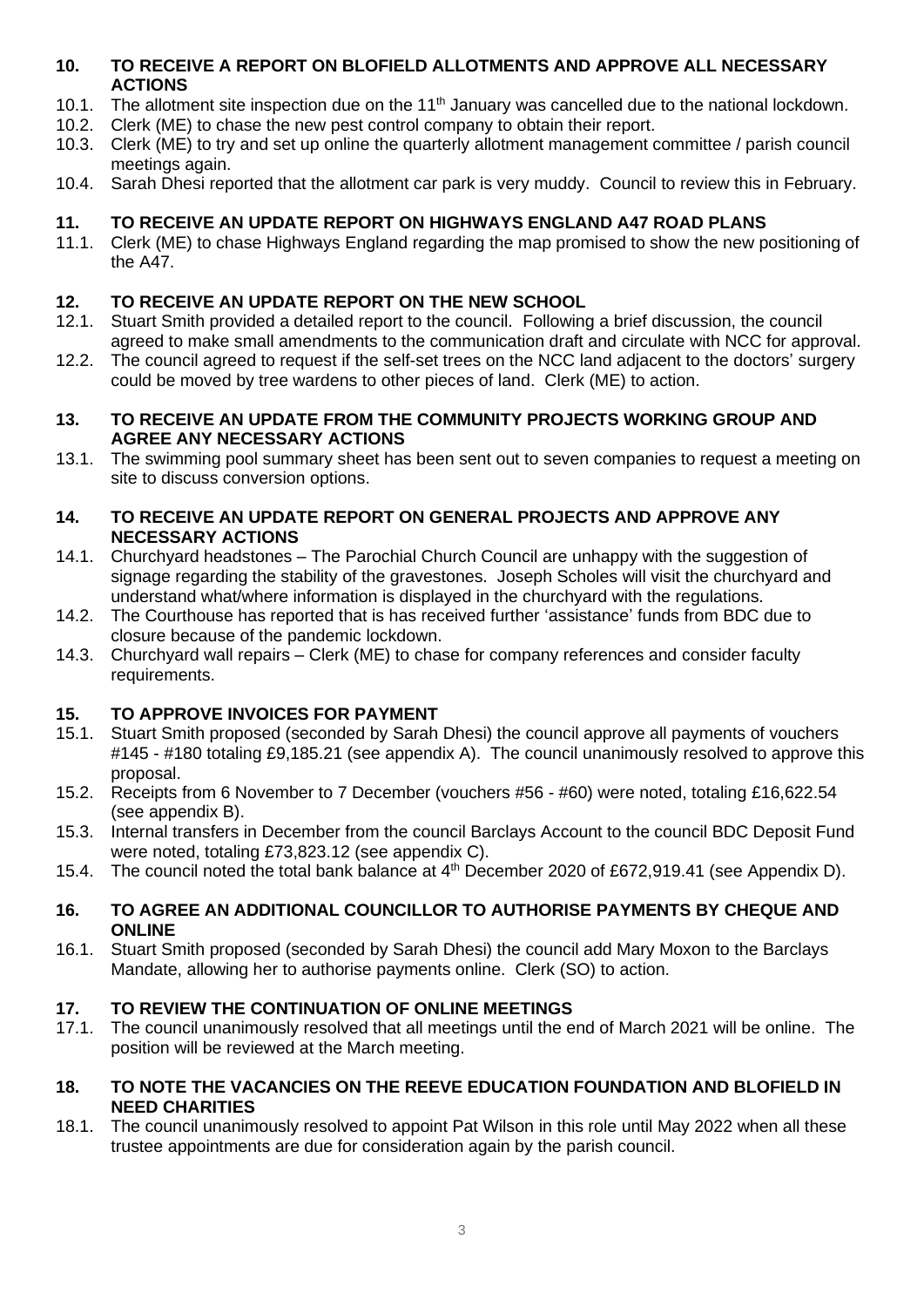#### **19. TO NOTE THE COUNCIL IS REQUIRED TO APPOINT A HEATHLANDS MANAGEMENT COMMITTEE MEMBER**

19.1. The council noted this vacancy they were required to fill and will consider options.

# **20. TO CONSIDER ATTENDANCE AT A COUNCIL MEETING BY JEROME MAYHEW**

20.1. The council agreed to have a meeting with the local MP Jerome Mayhew. The council agreed to prepare a list of points before the meeting takes place. Clerk (ME) to arrange.

# **21. TO AGREE A BUS SHELTER CLEANER FOR BLOFIELD, THE STREET SHELTER**

21.1. Clerk (SO) to explore further cleaner options for the bus shelter. The council agreed the bus shelter should not be painted.

# **22. TO RECEIVE THE CLERK'S REPORT & CORRESPONDENCE**

- 22.1. The Norfolk Police has launched the Budget Consultation for 2020/21 which can be accessed here [www.norfolk-pcc.gov.uk](https://gbr01.safelinks.protection.outlook.com/?url=https%3A%2F%2Fwww.norfolk-pcc.gov.uk%2Fkey-information%2Ffinance%2Fpolice-budget-202122-consultation%2F&data=04%7C01%7CVictoria.Bailey%40norfolk.police.uk%7C7e7c6a7b53bd40f457ca08d8b0b20066%7C63c6bc72b09342dbbf8a14e2a998e211%7C0%7C0%7C637453625838477110%7CUnknown%7CTWFpbGZsb3d8eyJWIjoiMC4wLjAwMDAiLCJQIjoiV2luMzIiLCJBTiI6Ik1haWwiLCJXVCI6Mn0%3D%7C1000&sdata=fKFP7%2F6W5upOB45dLhrL1PfJYQRUOQCd2OMRy70x6yw%3D&reserved=0) this consultation closes on 22<sup>nd</sup> January. Please do have a read and fill in the survey, it's an informative read and it only took me a couple of minutes to complete the online form.
- 22.2. Acle Parish Council have sent a thank you from the foodbank volunteers for Blofield's donation of £200. It is very much appreciated and will help us to continue well into 2021.
- 22.3. Heathlands community centre have thanked the parish council for the annual grounds maintenance donation.
- 22.4. The parish council would like to record their thanks for the plants and materials for Martys Marsh. These were donated by Broadland District Council via their support of the tree warden network. The cost to BDC was £230.25. Thank you to the 7 volunteers who worked at Martys Marsh planting hedging a mixture of hawthorn, field maple, hornbeam, guelder rose and beech.

# **23. TO AGREE COUNCIL MEETING DATES FOR 2021**

- 23.1. Please find below a list of Blofield Parish Council Meeting dates for 2021. Dates of any other meetings will be advised when known and published on our website. Meetings are usually held at 7:30pm\* and will continue online at present due to the COVID 19 Pandemic. As soon as is safe to do so, meetings will resume at Blofield Courthouse.
- 23.2. During 2021 the parish council will hold two meetings most months. A monthly council meeting for all matters arising and a monthly planning meeting dedicated to discussing and commenting on planning applications.

# **MEETINGS OF BLOFIELD PARISH COUNCIL 2021**

| 11 <sup>th</sup> January 2021                                                                                    | monthly                                       | <b>Online</b>                                                          |  |  |
|------------------------------------------------------------------------------------------------------------------|-----------------------------------------------|------------------------------------------------------------------------|--|--|
| 25 <sup>th</sup> January 2021                                                                                    | planning                                      | Online                                                                 |  |  |
| 8 <sup>th</sup> February 2021                                                                                    | monthly                                       | <b>Online</b>                                                          |  |  |
| 22 <sup>nd</sup> February 2021                                                                                   | planning                                      | Online                                                                 |  |  |
| 8 <sup>th</sup> March 2021                                                                                       | monthly                                       | <b>Online</b>                                                          |  |  |
| 22 <sup>nd</sup> March 2021                                                                                      | planning                                      | online                                                                 |  |  |
| 19th April 2021                                                                                                  | monthly                                       | <b>Blofield Courthouse</b>                                             |  |  |
| $4th$ May 2021                                                                                                   | planning                                      | B.Courthouse(JudgesRoom)                                               |  |  |
| 17 <sup>th</sup> May 2021*                                                                                       |                                               |                                                                        |  |  |
| Monday<br>* The Annual Parish Council meeting starts at 7.00pm, followed by the Parish Council meeting at 7:30pm |                                               |                                                                        |  |  |
| 21 <sup>st</sup> May 2021                                                                                        |                                               | <b>Blofield Courthouse</b>                                             |  |  |
| 1 <sup>st</sup> June 2021                                                                                        | planning                                      | <b>B. Courthouse</b> (Judges Room)                                     |  |  |
|                                                                                                                  | monthly                                       | <b>Blofield Courthouse</b>                                             |  |  |
| 28th June 2021                                                                                                   | planning                                      | <b>Blofield Courthouse</b>                                             |  |  |
| 12th July 2021                                                                                                   | monthly                                       | <b>Blofield Courthouse</b>                                             |  |  |
| 26th July 2021                                                                                                   | planning                                      | <b>Blofield Courthouse</b>                                             |  |  |
|                                                                                                                  | monthly/planning                              | <b>Blofield Courthouse</b>                                             |  |  |
| 13th September 2021                                                                                              | monthly                                       | <b>Blofield Courthouse</b>                                             |  |  |
|                                                                                                                  | 14th June 2021<br>9 <sup>th</sup> August 2021 | Annual and monthly Blofield Courthouse<br>Annual Meeting of the parish |  |  |